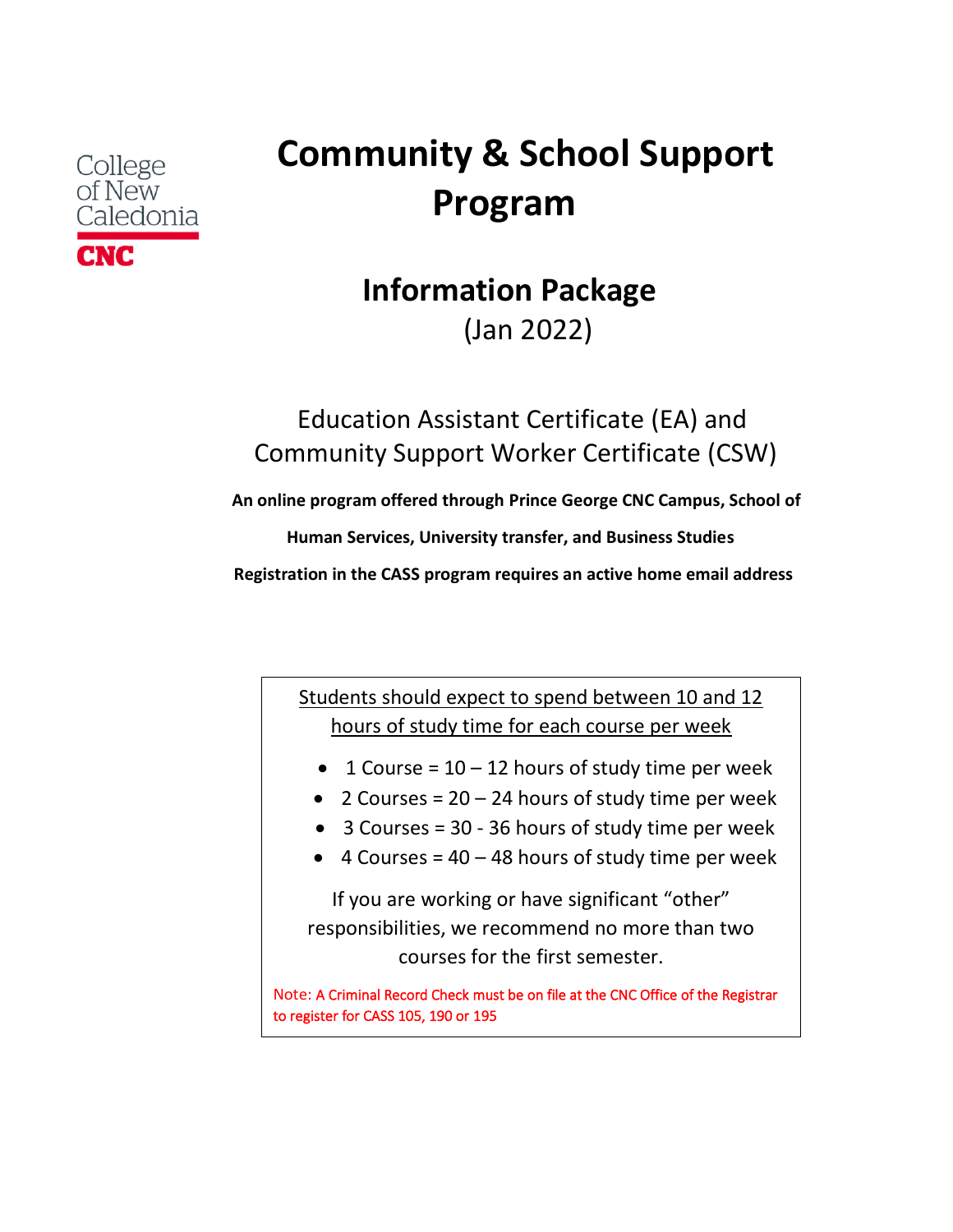

The Prince George Campus of the College of New Caledonia is located on the traditional territory of the Lheidli T'enneh. The CASS Program acknowledges their graciousness for welcoming knowledge-seekers to their territory.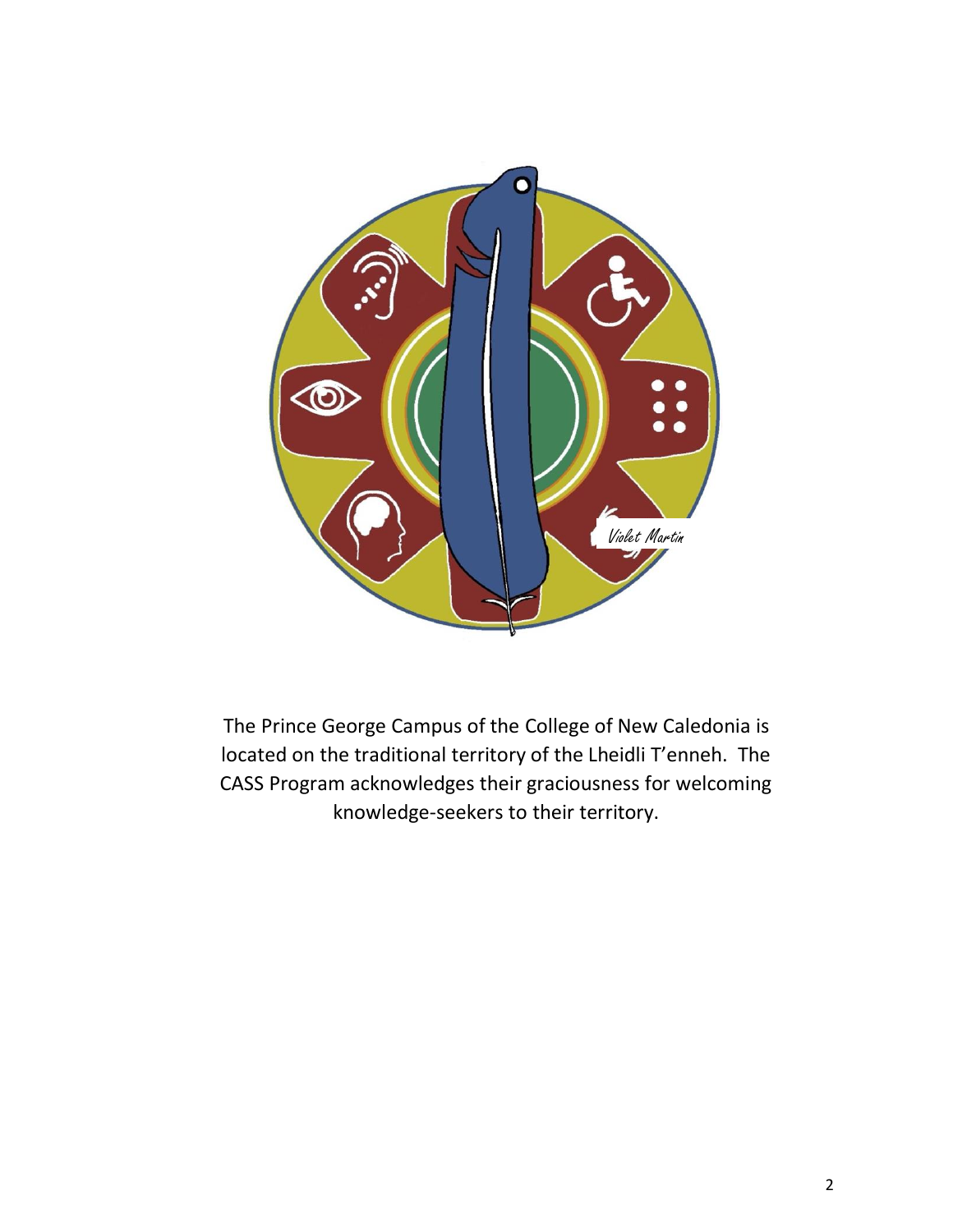#### **Table of Contents**

| Completing both the Community Support Worker and Education Assistant Certificates  8          |
|-----------------------------------------------------------------------------------------------|
|                                                                                               |
|                                                                                               |
|                                                                                               |
|                                                                                               |
|                                                                                               |
| Obtaining Core course credits through the Prior Learning Assessment and Recognition process10 |
|                                                                                               |
| Transferring elective credits through Prior Learning Assessment Recognition Portfolio  12     |

#### **Continuing versus Returning Students**

l

Continuing Students take at least one course in the Fall and Spring semesters.

Returning Students take one or more Fall or Spring semesters off. Students have 10 years to complete the program, however, programs evolve to stay current. If you take a semester off, you must reapply to the program, and you will be subject to any changes or new graduating requirements in the program. For example, during the Fall 2021 semester, a new course was added. All students starting or returning to the program during or after the Fall 2021 semester must complete, (or PLAR\*) the new course.

\* PLAR – Prior Learning and Assessment Recognition is available for students who are currently working in field related to the credential they are seeking.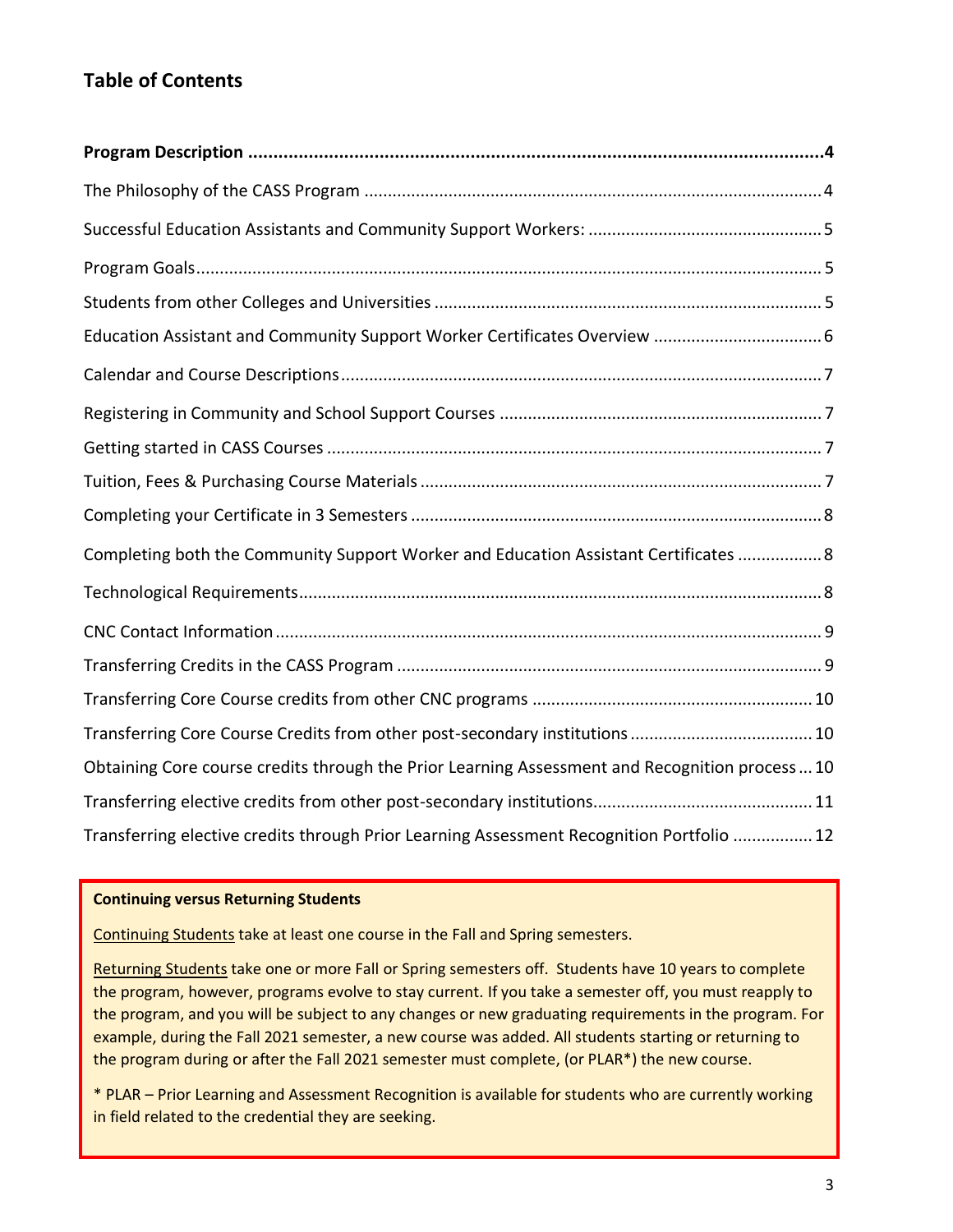#### <span id="page-3-0"></span>Program Description

The Community & School Support (CASS) Program aims to increase the professionalism of staff working with persons with developmental disabilities or special needs. CASS offers the following two Certificates:

- Education Assistant (EA) Certificate
- Community Support Worker (CSW) Certificate

The Education Assistant (EA) Certificate prepares human service workers to work as classroom education assistants, assisting children with disabilities in school settings. The Community Support Worker (CSW) Certificate prepares human service staff to work with people (throughout the life span) with developmental disabilities in the community.

CNC – Prince George offers all CASS courses online using the Moodle Learning Management System. As long as you have easy access to a computer and high-speed Internet, you can complete your course work anywhere. You do not need to leave your employment or relocate to study.

As a CNC student, you have access to many exceptional support services. These include the CNC Library, Counselling and Advising Services, Financial Aid, and Disability Support Services. The most important support, however, will be from your instructors. CASS instructors organize a variety of engaging resources and learning activities and provide regular feedback on your progress.

Before starting your educational journey at the College of New Caledonia, please:

- contact your local School District or Community Living Agency to confirm their training requirements will be met through the CASS Program
- be advised that all students must complete a BC Ministry of Justice Criminal Record Check for Children and Vulnerable Adults with CNC to register in CASS 105 Practicum, and CASS 195 Education Assistant Practicum or CASS 190 Community Support Worker Practicum
- be advised that students in the practicums must obtain and submit their placement contact information at the beginning of the semester

#### <span id="page-3-1"></span>**The Philosophy of the CASS Program**

The purpose of the Community & School Support Program is to help support staff and primary caregivers develop the skills, knowledge, and attitudes necessary for supporting people with developmental disabilities or special needs. Fundamental to the CASS program are the following values:

- Individuals with developmental disabilities have the right to support services that respect inclusion and choice
- Individuals with developmental disabilities have the right to work with skilled staff in community and school settings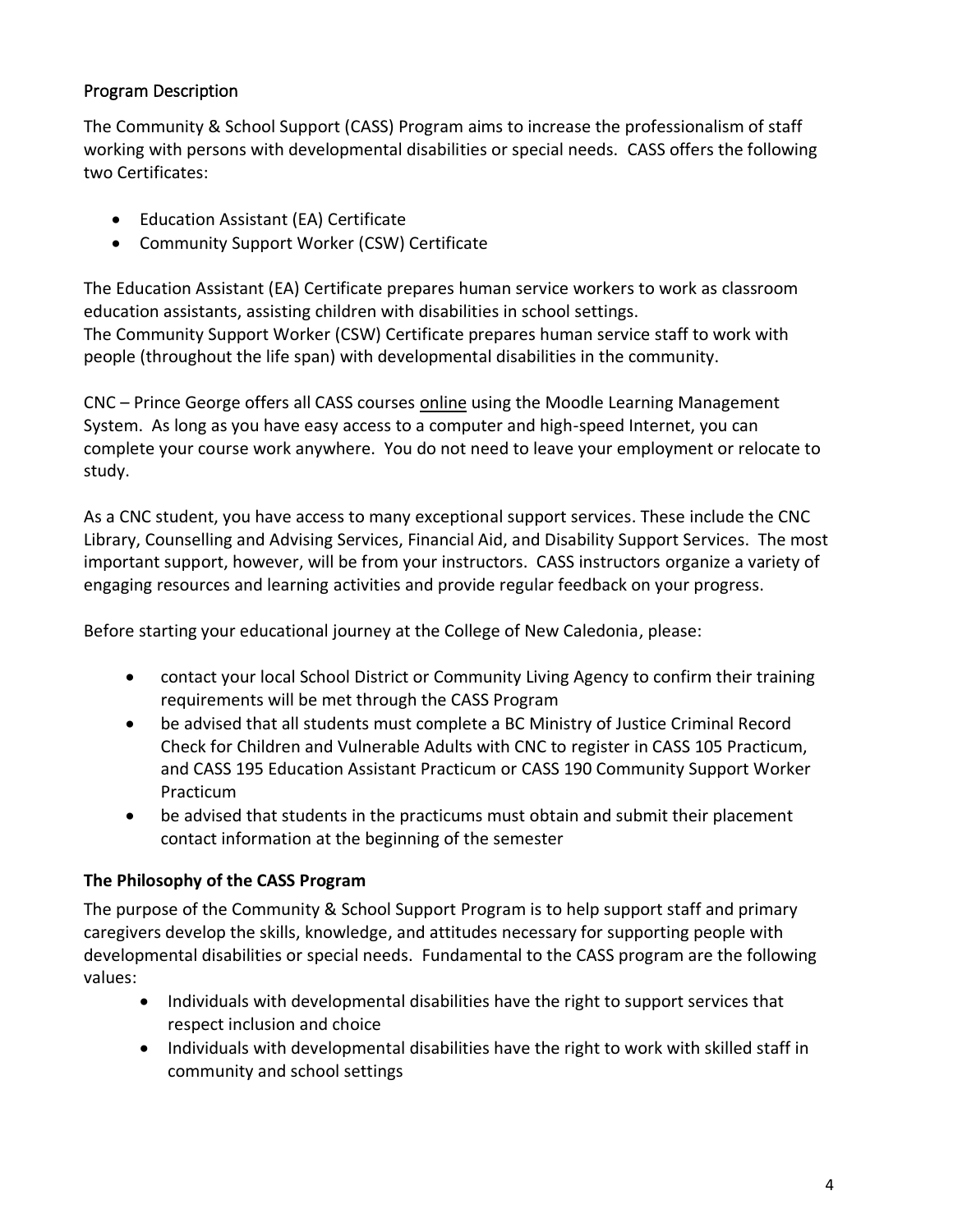#### <span id="page-4-0"></span>**Successful Education Assistants and Community Support Workers:**

- Enjoy being with people who have diverse abilities
- Are respectful of people from diverse cultural, economic, and other backgrounds
- Are flexible and creative thinkers
- Enjoy learning and new challenges
- Are prepared to take casual employment (at least initially) and shift work
- Are in good physical and mental health as human service work is demanding

#### <span id="page-4-1"></span>**Program Goals**

Students who have completed the Education Assistant or Community Support Worker Certificate will be able to

- 1. Communicate openly, honestly, and with transparency when working with individuals with disabilities, professionals, co-workers, and families
- 2. Respect the diverse abilities, skills, and rights of people with disabilities
- 3. Practice the human services professional and ethical standards of behavior within school and community organizations
- 4. Discuss and implement positive approaches to address new skills and problem behaviors
- 5. Identify the communication function of problem behaviors
- 6. Identify the philosophy and guiding principles of person-centered planning
- 7. Practice good health strategies for both themselves and the people they support, as well as recognize the needs of people with special health considerations
- 8. Implement a modified school-based curriculum or simple life skill literacy plan and community-based program
- 9. Demonstrate adaptability, creativity, flexibility and properness to face new challenges when working with people of diverse economic, cultural, racial, and geographical backgrounds

#### **Becoming a CASS student involves:**

- 1. Identifying the certificate, you wish to obtain (Education Assistant or Community Support Worker)
- 2. Applying to the College of New Caledonia by completing and submitting the application form found at<https://cnc.bc.ca/admissions/apply>
- 3. Applying to the Community and School Support Program (either Community Support Worker or Education Assistant) - Prince George Campus
- 4. Registering for classes as soon as registration opens All students registering for CASS 105 CASS 190 or CASS 195 must have a Criminal Records Check on file at the CNC Office of the Registrar. Be sure to contact the Office of the Registrar as soon as possible.

#### <span id="page-4-2"></span>**Students from other Colleges and Universities**

Students attending from another college or university who want to take a CASS course to transfer back to their home institution need to: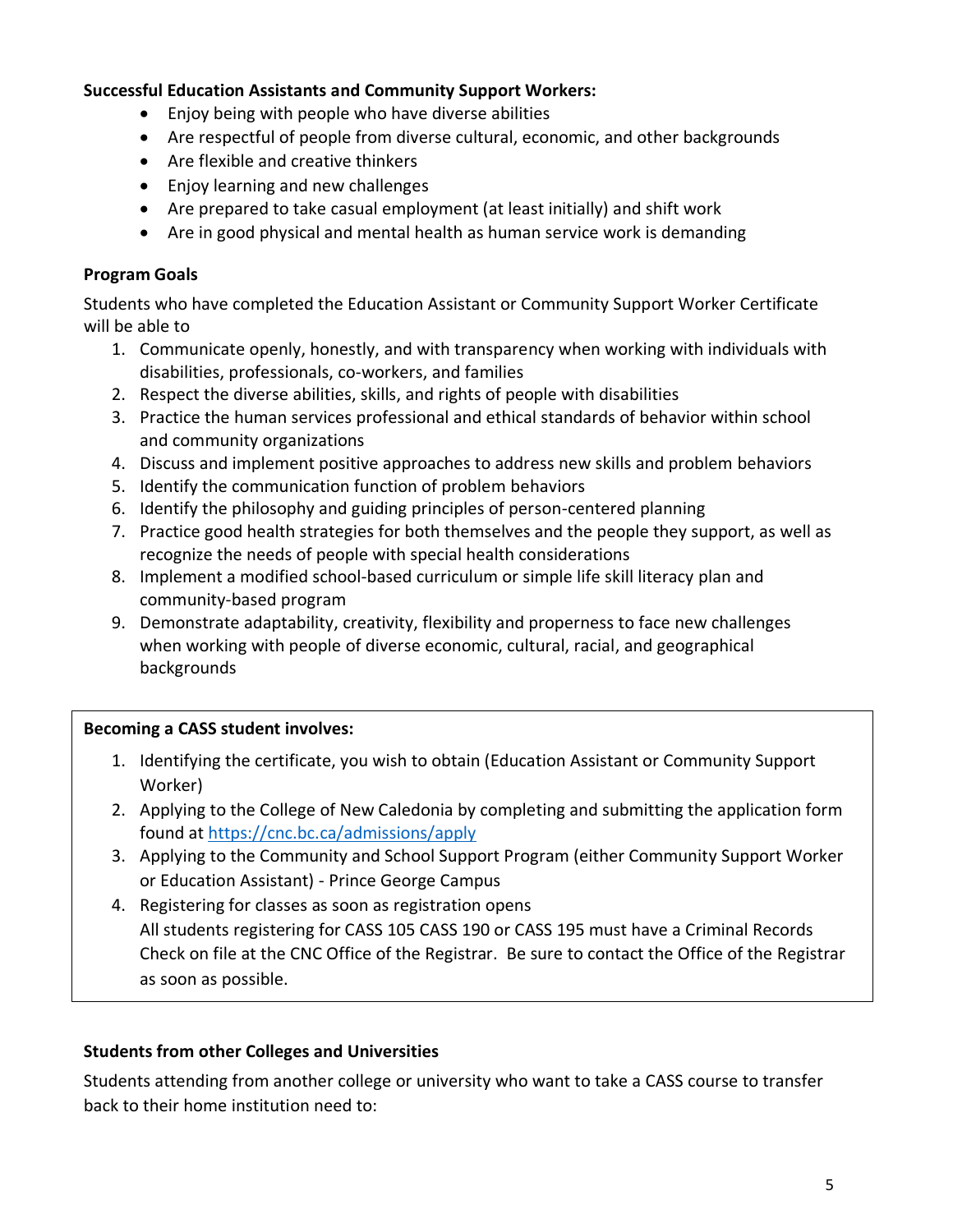- Ensure transfer credit agreement at: [https://www.bctransferguide.ca/](https://www.bctransferguide.ca/%20program/cass/transfer)  [program/cass/transfer](https://www.bctransferguide.ca/%20program/cass/transfer)
- Submit a letter of permission from your home institution to the CNC Office of the Registrar
- Submit a copy of your transcript to the CNC Office of the Registrar
- Apply to CNC
- Apply to the CASS Program

#### <span id="page-5-0"></span>**Education Assistant and Community Support Worker Certificates Overview**

| <b>Community Support Worker and</b><br><b>Education Assistant Certificate</b><br><b>Program Planner</b>                                                                                                                                                |                                                                                                                                                                                                                                         |  |  |
|--------------------------------------------------------------------------------------------------------------------------------------------------------------------------------------------------------------------------------------------------------|-----------------------------------------------------------------------------------------------------------------------------------------------------------------------------------------------------------------------------------------|--|--|
| <b>Common Core Courses:</b><br>All CSW and EA Certificate students complete the following courses:<br>A minimum of "C" grade is required in all courses before registering in CASS 190 or 195                                                          |                                                                                                                                                                                                                                         |  |  |
| CASS 105 Intro to CASS Practicum (3 credits) PLAR <sup>1</sup> option available. A Criminal Record<br>$\bullet$<br>Check must be on file at the CNC Office to register for CASS 105.                                                                   |                                                                                                                                                                                                                                         |  |  |
| <b>CASS 110</b> Communication Skills (3 credits) PLAR option available<br>٠                                                                                                                                                                            |                                                                                                                                                                                                                                         |  |  |
| CASS 120 Human Diversity (3 credits)<br>$\bullet$                                                                                                                                                                                                      |                                                                                                                                                                                                                                         |  |  |
| CASS 130 Ethical Foundations of Practice (3 credits) PLAR option available<br>$\bullet$                                                                                                                                                                |                                                                                                                                                                                                                                         |  |  |
| CASS 140 Part I: Positive Approaches to Teaching & Learning (3 credits)<br>$\bullet$                                                                                                                                                                   |                                                                                                                                                                                                                                         |  |  |
| CASS 145 Part II: Positive Approaches to Teaching & Learning (3 credits)<br>$\bullet$<br>Prerequisite: CASS 140                                                                                                                                        |                                                                                                                                                                                                                                         |  |  |
| <b>CASS 150</b> Life Planning & Support Systems (3 credits)                                                                                                                                                                                            |                                                                                                                                                                                                                                         |  |  |
| CASS 160 Physical Care/Health and Wellness (3 credits) PLAR option available<br>$\bullet$<br>CASS 160 can be taken at the same time as the practicum                                                                                                   |                                                                                                                                                                                                                                         |  |  |
| CASS 180 Supporting Literacy Learning for Diverse Populations (3 credits) PLAR option<br>$\bullet$<br>available                                                                                                                                        |                                                                                                                                                                                                                                         |  |  |
| CASS 189 Approved Elective (3 credits) The Approved Elective must be completed<br>$\bullet$<br>within 10 years of registration in the program. PLAR option available                                                                                   |                                                                                                                                                                                                                                         |  |  |
| <b>CSW students also complete:</b>                                                                                                                                                                                                                     | <b>EA students also complete:</b>                                                                                                                                                                                                       |  |  |
| <b>CASS 190 CSW Practicum (4 credits)</b><br>$\bullet$<br>Prerequisites: CASS 105, CASS 110, CASS<br>120, CASS 130, CASS 140, CASS 145, CASS<br>150, & CASS 180. A Criminal Record Check must<br>be on file at the CNC Office to register for CASS 190 | <b>CASS 195 EA Practicum (4 credits)</b><br>Prerequisites: CASS 105, CASS 110, CASS 120,<br>CASS 130, CASS 140, CASS 145, CASS 150 &<br>CASS 180. A Criminal Record Check must be on file at<br>the CNC Office to register for CASS 195 |  |  |
| <b>Community Support Certificate (34 Credits)</b>                                                                                                                                                                                                      | <b>Education Assistant Certificate (34 Credits)</b>                                                                                                                                                                                     |  |  |
| * Approved for CASS Elective by a CASS Faculty member or Academic Advisor is required                                                                                                                                                                  |                                                                                                                                                                                                                                         |  |  |

<sup>1</sup> PLAR – Prior Learning Assessment Recognition. The following CASS courses are eligible for PLAR: CASS 105, 110, 130, 160 and 180. The CASS Dean is responsible for identifying the number of credits and courses students can PLAR.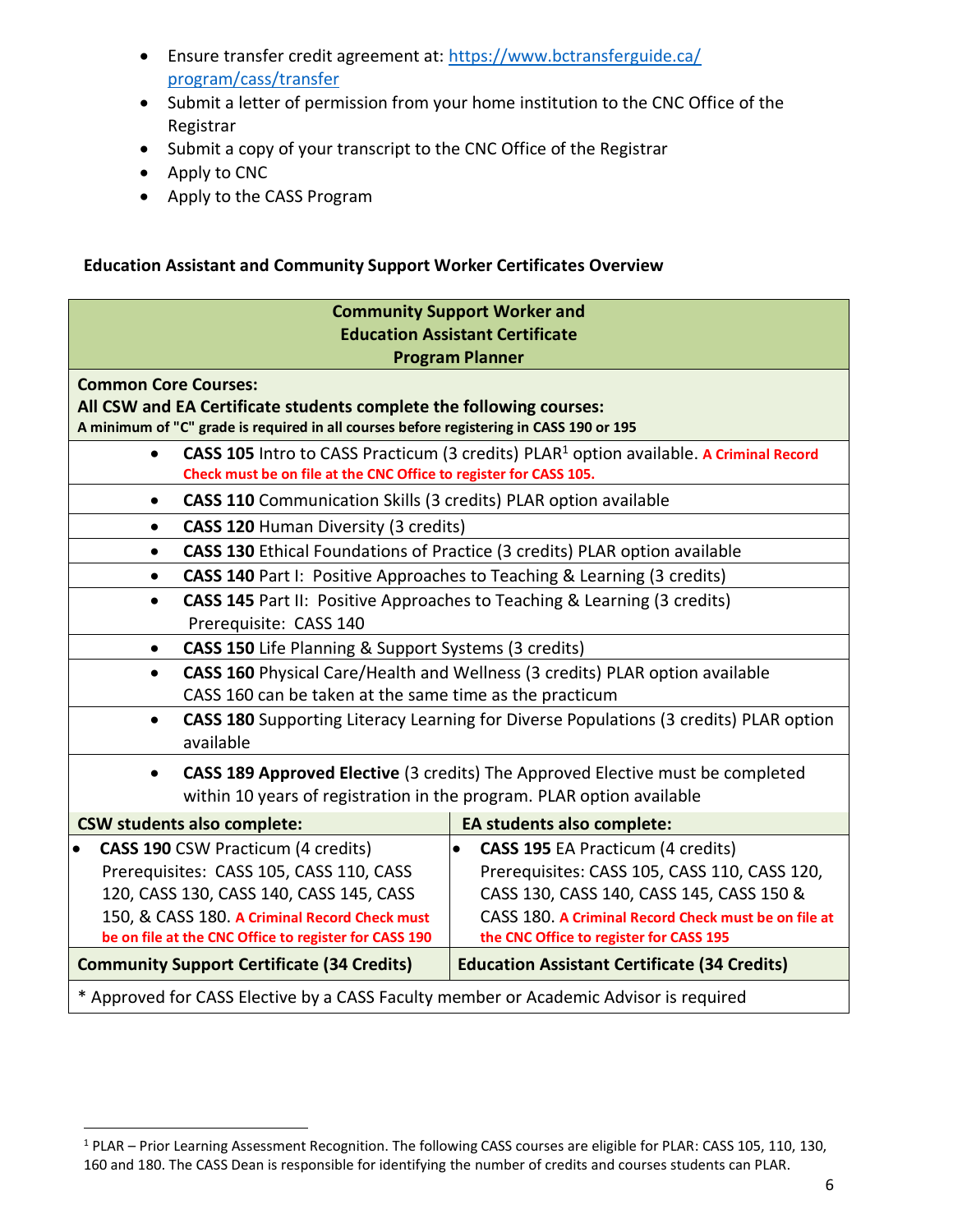#### <span id="page-6-0"></span>**Calendar and Course Descriptions**

Education Assistant Certificate- [https://cnc.bc.ca/programs-courses/programs/detail/education](https://cnc.bc.ca/programs-courses/programs/detail/education-assistant-certificate)[assistant-certificate](https://cnc.bc.ca/programs-courses/programs/detail/education-assistant-certificate) Community Support Worker Certificate - [https://cnc.bc.ca/programs](https://cnc.bc.ca/programs-courses/programs/detail/community-support-worker-certificate)[courses/programs/detail/community-support-worker-certificate](https://cnc.bc.ca/programs-courses/programs/detail/community-support-worker-certificate)

#### <span id="page-6-1"></span>**Registering in Community and School Support Courses**

Courses required for the Education Assistant or Community Support Worker Certificate are numbered with the "CASS" designation (e.g., CASS 110, CASS 120). After being admitted to the program, you will receive a notification to register for "CASS" courses. **Please review the course descriptions and prerequisites in this package carefully before choosing your courses.**

If the course you want is already full, you will be waitlisted. Don't be discouraged! We make every effort to accommodate waitlisted students. However, it is your responsibility to monitor your waitlisted status to see if a seat in the course becomes available. If you are notified that a seat opens, you must register immediately, or the seat will be offered to the next student on the list. You can monitor your waitlisted status online via CNC Connect [\(https://cncconnect.cnc.bc.ca\)](https://cncconnect.cnc.bc.ca/).

> **Once registered, students have ten years to complete their Education Assistant or Community Support Worker Certificate. However, if you miss a semester, you will be considered a**  *returning* **rather than** *continuing* **student and subject to any changes in the program.**

#### <span id="page-6-2"></span>**Getting started in CASS Courses**

Your instructor will contact you by email a day or two before the start of the semester. (Make sure you have given the Office of the Registrar an **active home email address**.) The email from your instructor will:

- Introduce your instructor and provide you with their CNC contact information.
- Guide you in activating your CNC Email Account.
- Guide you in accessing your online CASS course(s) on Moodle (your online classroom)

#### <span id="page-6-3"></span>**Tuition, Fees & Purchasing Course Materials**

Students pay tuition, application, registration, technology, enhanced service, and development fees. Because these fees are subject to change, please see the most current College of New Caledonia Fee Schedule at <https://cnc.bc.ca/admissions/application-info>

Students also pay for required course materials (e.g., textbooks, manuals). They are **not** included in tuition fees. Please contact the CNC Bookstore for course materials required for CASS courses: <https://bookstore.cnc.bc.ca/>. Students in Prince George may purchase materials directly from the Bookstore. Students in other locations should contact the Bookstore for shipping information. Costs for paper, printer ink, and other incidentals should also be considered when taking CASS courses.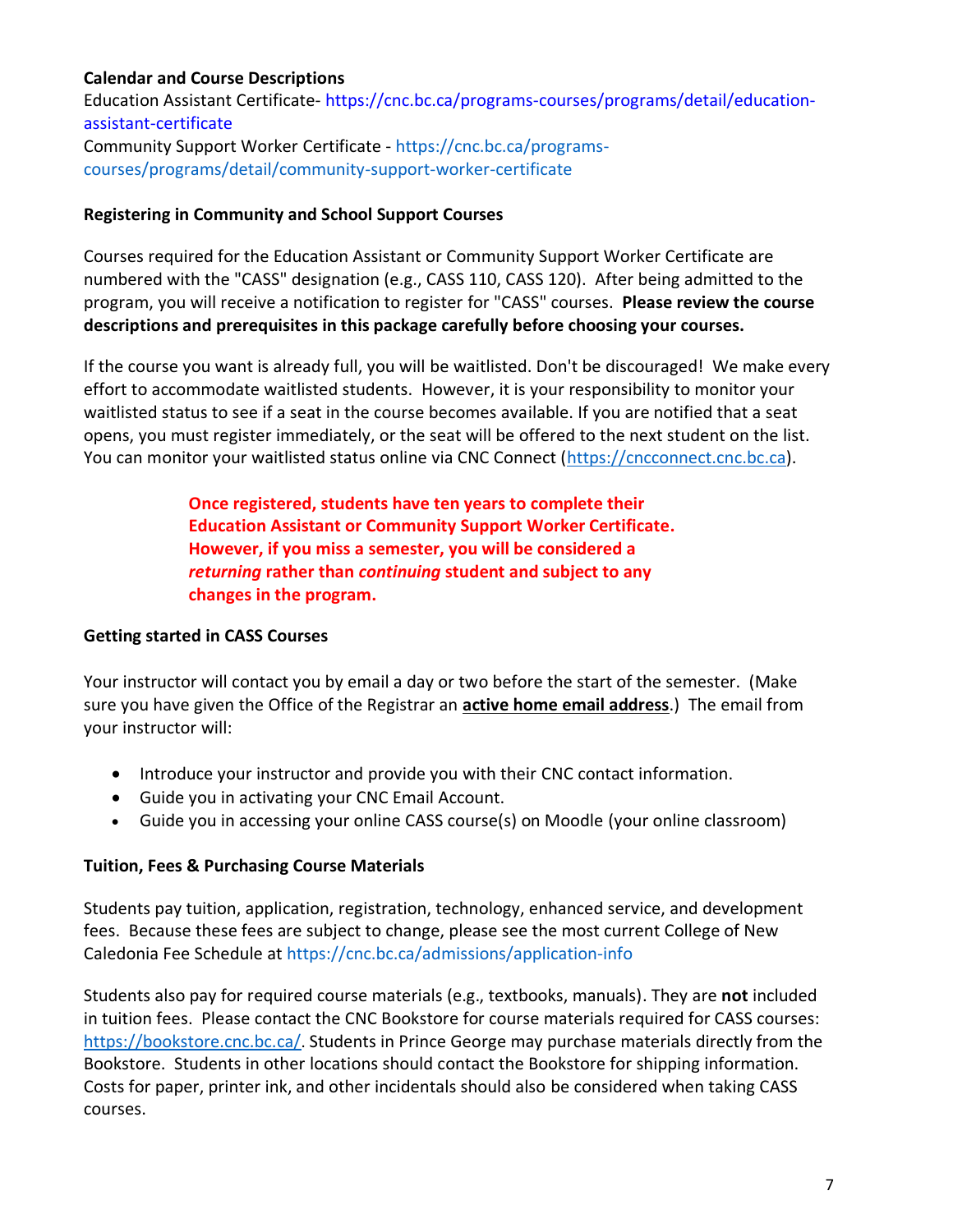Students registered in CASS 105 Introduction to CASS Practicum, CASS 190 Community Support Worker Practicum, and CASS 195 Education Assistant Practicum also pay Criminal Record Check fees. If you plan to register in any of the above courses, you must have a Criminal Record Check on file at the CNC Office of the Registrar.

#### <span id="page-7-0"></span>**Completing your Certificate in 3 Semesters**

- Semester 1 (Fall) CASS 105, 110, 120, and 140
- Semester 2: (Spring) CASS 130, 145, 150 and CASS 180
- Semester 3: (Intersession) CASS 160, CASS 189, and the Practicum (CASS 190 or CASS 195)

The key to planning your studies is to take CASS 140 and 145 sequentially. Registration in the final Practicums, CASS 195 (Education Assistant) or CASS 190 (Community Support Worker), occurs after completing all the prerequisite course work with at least a "C" grade in each course. The CASS Elective and CASS 160 can be completed at the same time as your practicum.

#### <span id="page-7-1"></span>**Completing both the Community Support Worker and Education Assistant Certificates**

If you wish to complete more than one certificate, you need to:

- Complete your first certificate (EA or CSW)
- Re-apply to the CASS Program identifying your second certificate (EA or CSW)
- Complete CASS 105 Practicum in a placement that matches your second certificate
- Complete three courses (9 credits) of studies relating to the certificate sought (courses will be determined in consultation with the CASS Faculty)
- Complete your practicum for the certificate sought (CASS 195 EA Certificate or CASS 190 CSW Certificate)

#### <span id="page-7-2"></span>**Technological Requirements**

CASS courses are offered online using a course management system called Moodle. To be successful in your course work, you need basic proficiency in keyboarding, word processing, email, and the ability to work online efficiently and effectively. CASS instructors do not teach these skills.

#### **Required: Computer with High-Speed Internet Access**

CASS courses are delivered via the Internet, so easy access to a computer and High-Speed Internet is essential. A computer capable of supporting video and other large files is required for most courses. Increasingly, workplace documentation is completed on the computer, so basic keyboarding and word processing skills are necessary. The CASS program assumes that students have basic "online" skills (e.g., can find and navigate through websites; can send and receive an email with file attachments).

#### **Required: Activated CNC Email/Webmail Accounts**

When you become a CNC student, you will receive a CNC webmail (email) account. Activating and using this account for course-related communication is required.

#### **Required: Microsoft Office**

MS Office (Word) is required and available online (free) for CNC students to download. Assignments must be submitted online.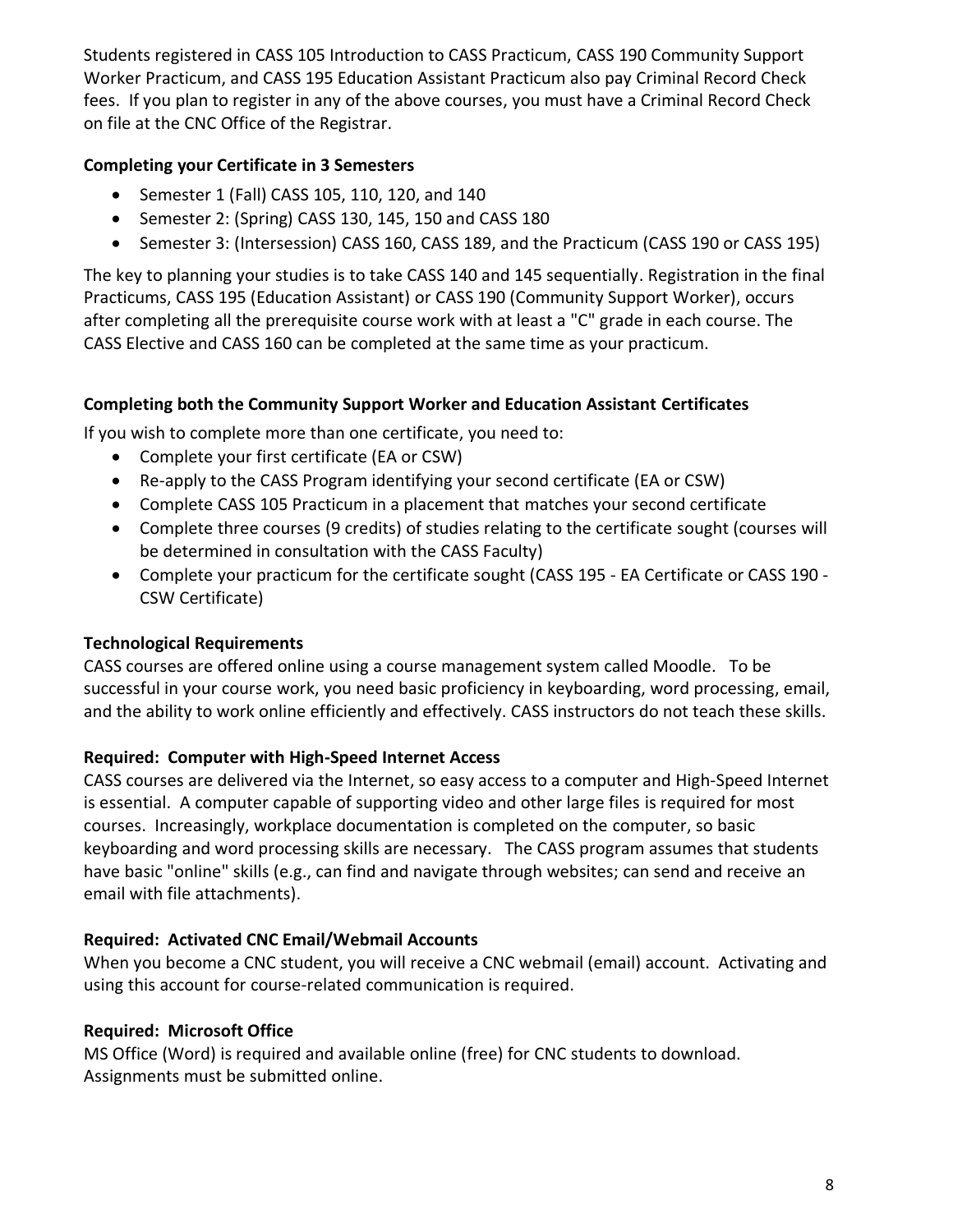#### <span id="page-8-0"></span>**CNC Contact Information**

**Office of the Registrar:** If you have any questions about applying, admission, or course registration, contact the CNC Office of the Registrar for assistance.

| Address: | College of New Caledonia, 3330 – 22 <sup>nd</sup> Avenue, Prince George, BC, V2N 1P8 |
|----------|--------------------------------------------------------------------------------------|
| Phone:   | (250) 561-5800 or 1-800-371-8111, 5867                                               |
| Email:   | registrarsoffice@cnc.bc.ca                                                           |
| Fax:     | $(250) 561 - 5861$                                                                   |

**Academic Advising:** For career, educational, personal, and other types of professional counseling, contact the Academic Advising Office.

| Phone: | (250) 561-5818 or toll-free 1-800-371-8111, local 5818 |
|--------|--------------------------------------------------------|
| Fax:   | (250) 561-5861                                         |
| Email: | advising@cnc.bc.ca                                     |

**Testing and Tutoring Services (TTS):** Are you unsure of your English skills? Contact the TTS for an English (Reading & Writing) assessment.

| Phone:   | (250) 561-5837 or 1-800-371-8111, Local 5837                     |
|----------|------------------------------------------------------------------|
| Email:   | tts@cnc.bc.ca                                                    |
| Webpage: | http://www.cnc.bc.ca/Exploring/Services/student services/css.htm |

**Accessibility Services:** If you are a person with a documented disability, please discuss any academic accommodations you require with Accessibility Services at:

| Phone: | (250) 561-5838 or 1 (800) 371-8111, Local 5838 |
|--------|------------------------------------------------|
| Email: | access@cnc.bc.ca                               |
| Fax:   | $(250) 561 - 5879$                             |

**Aboriginal Resource Centre (ARC):** The College of New Caledonia is located on the traditional territory of the Lheidli T'enneh. CNC acknowledges their graciousness for welcoming knowledgeseekers to their territory. The ARC offers a variety of support services for Aboriginal learners in a culturally safe environment.

Phone:(250) 562-2131 ext. 5460 or 5488 or 1 (800) 371-8111 ext. 5460 or 5488 Email[:arc@cnc.bc.ca](mailto:arc@cnc.bc.ca) 

Webpage: <https://cnc.bc.ca/services/prince-george/aboriginal-resources>

#### <span id="page-8-1"></span>**Transferring Credits in the CASS Program**

There are five ways in which transfer of credits into the CASS program can occur:

- transferring core course credits from other CNC programs
- transferring core course credits from other post-secondary Institutions
- obtaining elective credits through the Prior Learning Assessment and Recognition process
- transferring elective credits from CNC courses
- transferring elective credits from other post-secondary institutions
- obtaining elective credits through a Prior Learning Assessment and Recognition portfolio

All courses considered for transfer credit must be completed within ten years of your registration in CASS courses.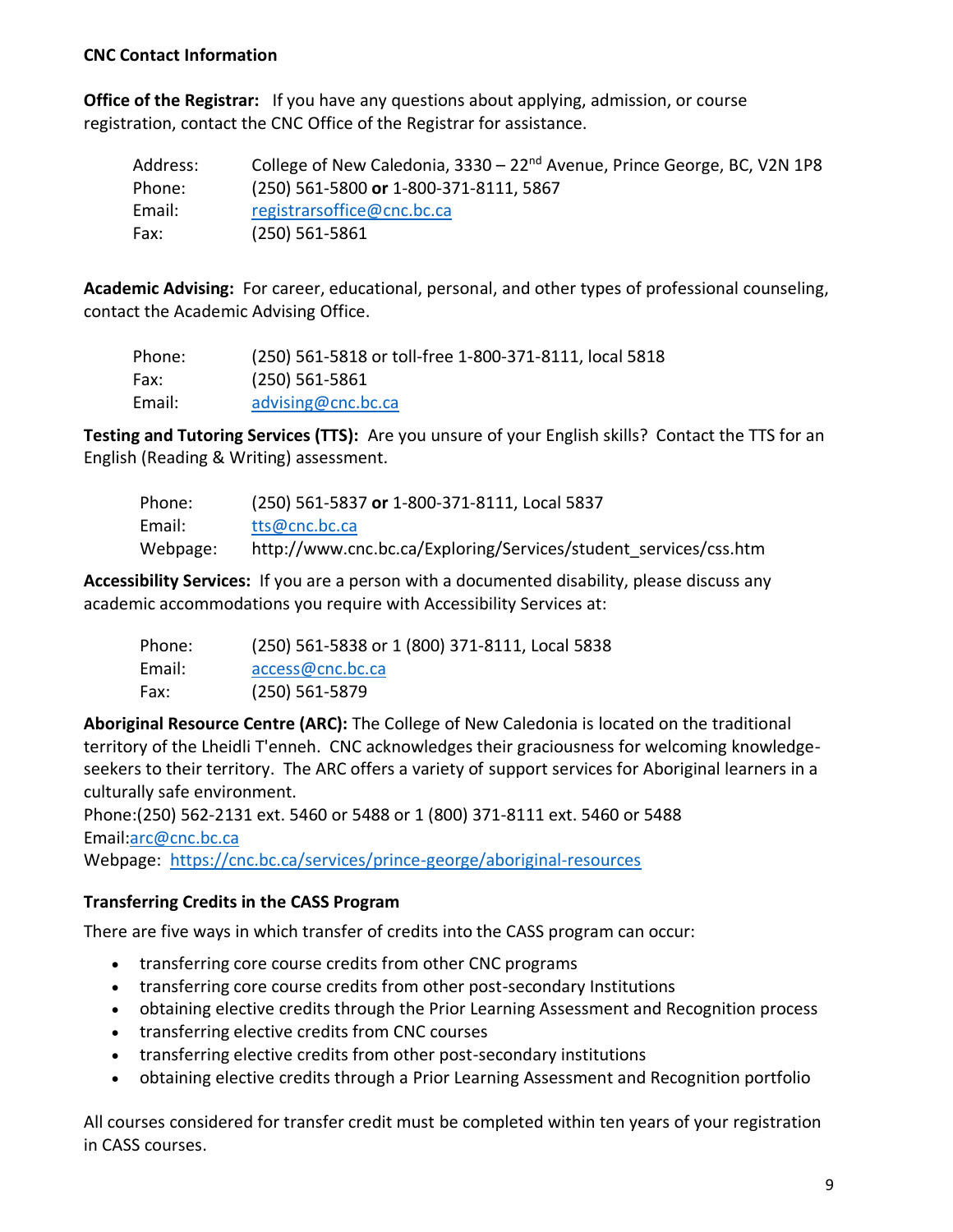#### <span id="page-9-0"></span>**Transferring Core Course credits from other CNC programs**

Please contact a CNC Academic Advisor to confirm that your student record has noted the transfer of credit from other CNC programs. Eligible courses must have been completed within the last ten years. Courses include:

- ECCL and SSWK Communication courses for CASS 110
- Nursing or Heath Care aid courses for CASS 160
- SSWK 245 for CASS 120

#### <span id="page-9-1"></span>**Transferring Core Course Credits from other post-secondary institutions**

The CASS program is a member of the BC Ministry of Advanced Education's Human Services Articulation Committee (Community & School Support Sub-sector). See the BC Transfer Guide website for details: <https://www.bctransferguide.ca/program/cass/transfer>

If the College of New Caledonia has an established transfer agreement with another postsecondary institution, credit for specific courses may be granted upon request.

- Fill out the Transfer Credit Request form at <https://cnc.bc.ca/admissions/transfer/transfer-credit-request-form>
- Pay the application fee through the Office of the Registrar
- Submit an official transcript to the Office of the Registrar

#### <span id="page-9-2"></span>**Obtaining Core course credits through the Prior Learning Assessment and Recognition process**

Students who have significant experience as an uncertified Education Assistant or Community Support Worker are welcome to seek Prior Learning Assessment Recognition (PLAR) credits for one or more of the following courses: CASS 105, 110, 130, 160, 180, or 189 The PLAR Process may (at the discretion of the Program Dean) involve writing a compressive exam, completing an assignment, or developing a Portfolio. Students have one semester to complete the Prior Learning Assessment Recognition Process

The Prior Learning Assessment and Recognition process involve:

- Applying to CNC
- Applying to the Education Assistant or Community Support Worker Certificate
- Identifying the desire to complete a PLAR
- Contacting the Dean of Human Services, University Transfer and Business Studies at [hub@cnc.bc.ca](mailto:hub@cnc.bc.ca) for permission to participate
- Contacting the Office of the Registrar to pay the Prior Learning Assessment and Recognition fees
- Completing the PLAR tasks and submitting them to the instructor identified.

#### **The CASS Elective (CASS 189)**

Students in the CASS program must complete a three-credit elective course for certification for either the Educational Assistant or a Community Support Worker Certificate. Applicable courses must be approved by an Academic Advisor or a CASS Coordinator and relate to the philosophy of the CASS program.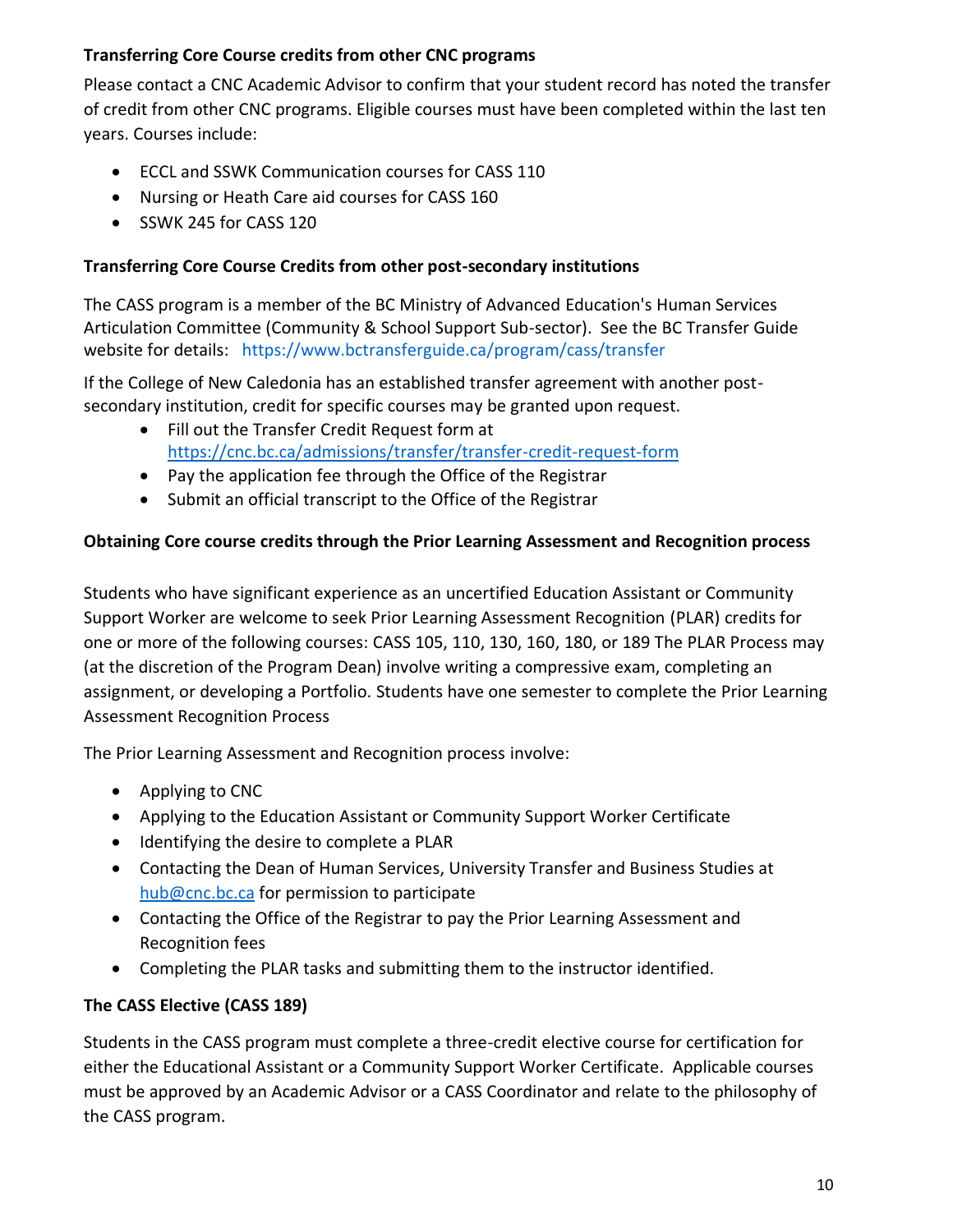CASS Electives provide students with an opportunity to receive recognition for relevant transfer credit course work they have completed. EA students are advised to contact their local School District to confirm specific course requirements as they may be able to use employer-required courses in the CASS program. Elective work must be completed, and documentation approved before students qualify for either the Community Support Worker or Education Assistant Certificate.

Transcripts and other documents must be in English or translated by a BC Certified Translator or the International Credential Evaluation Service.

An official transcript is a certified statement of academic achievement from an accredited college or university. If you have official transcripts, you may apply for transfer credit, provided your studies relate to the philosophy of the CASS program. Courses must have been completed within ten years of registration into the CASS program.

When submitting your application for transfer credit, be sure to keep all original copies of all your documents, as they may not be returned after the evaluation process.

Transfer Credit evaluation may take up to eight weeks and is only reviewed during the academic year (September to April). Requirements for transfer credit are subject to change without notice. Incomplete requests will be returned to the applicant.

An elective can be a single three-credit course, or a collection of non-credit courses (workshops or professional development activities) related to your CASS studies.

Post-secondary courses from the following disciplines are appropriate electives:

| <b>First Nations Studies</b> | Sciences                         |
|------------------------------|----------------------------------|
| <b>Health Care Aid</b>       | Math                             |
| Social Sciences              | <b>Human Services</b>            |
| <b>Nursing</b>               | <b>Disability Studies</b>        |
| Fine Arts                    | <b>Early Childhood Education</b> |
| Education                    | Social Work                      |

#### **Transferring elective credits from CNC courses**

Please contact a CNC Academic Advisor to confirm the transfer of credit from other CNC programs is noted as your Elective on your student record. Eligible courses must be completed within the last ten years.

#### <span id="page-10-0"></span>**Transferring elective credits from other post-secondary institutions**

Courses recognized by the British Columbia Ministry of Advanced Education's post-secondary articulation committees are given priority. Courses from private institutions that are not part of a provincial articulation are addressed through the Continuing Education (non-credit) section of Transfer Credits. The steps involved are as follows:

- 1. Fill out the Transfer Credit Request form at [https://cnc.bc.ca/admissions/transfer/transfer](https://cnc.bc.ca/admissions/transfer/transfer-credit-request-form)[credit-request-form](https://cnc.bc.ca/admissions/transfer/transfer-credit-request-form)
- 2. Pay the application fee through the Office of the Registrar
- 3. Submit an official transcript to the Office of the Registrar